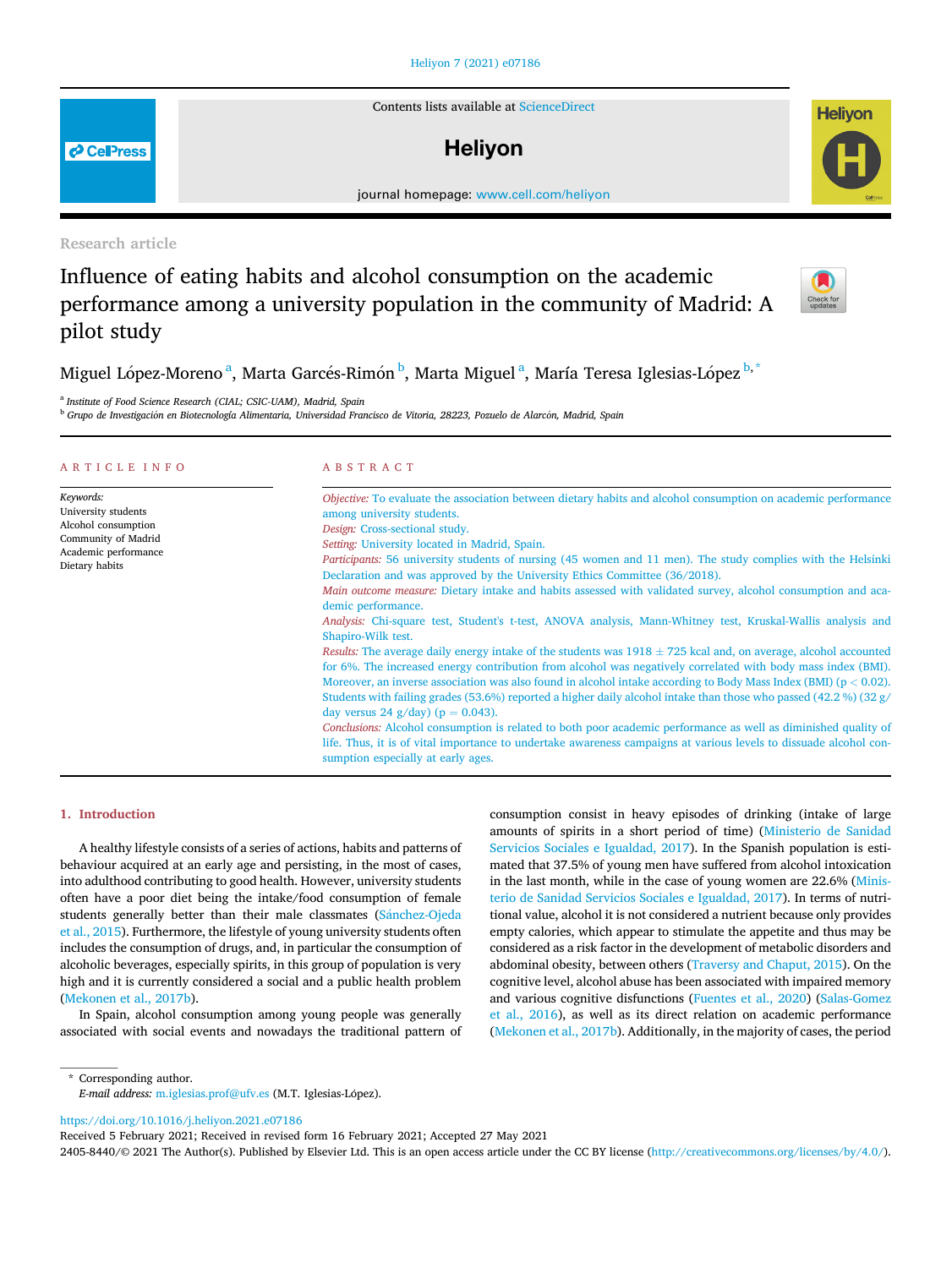of university studies supposes a significant change in the lifestyle of students, which may have negative implications in their eating habits ([Zurita-Ortega et al., 2018](#page-5-6)). This situation increases the risk of overweight or obesity. In this context, spirits have been associated with weight increase [\(Lukasiewicz et al., 2005\)](#page-5-7). [Lean et al. \(2018\)](#page-5-8) observed that alcohol consumption and frequency of consumption were positively and inversely associated, respectively, with Body Mass Index (BMI) and waist circumference (WC) in 35837 Scottish adults. [Breslow and](#page-4-0) [Smothers \(2005\)](#page-4-0) found an inverse relationship between alcohol-drinking frequency and BMI, whereas those reporting greater alcohol consumption/day had higher BMI. [Tolstrup et al. \(2005\)](#page-5-9) observed in men and women that drinking frequency was independently and inversely associated with high BMI, meaning that the lowest odds of being obese was observed among the most frequent drinkers. With regard anthropometric measures, was found that drinking frequency was inversely associated with large waist and directly associated with small hips ([Tolstrup et al., 2005\)](#page-5-9).

Numerous studies have shown the importance of a healthy food habits and lifestyle in the correct cognitive development and functionality in adolescents [\(Barchitta et al., 2019;](#page-4-1) [Karande, 2019](#page-5-10); [Kim and Kang,](#page-5-11) [2017;](#page-5-11) [Martin et al., 2018\)](#page-5-12). Although in the general population alcohol consumption is more prevalent in men than in women, the prevalence of excessive high intake is similar in both sexes in university students ([Dantzer et al., 2006\)](#page-5-13). However, very few studies have evaluated the impact of certain lifestyle habits on the cognitive performance of university students. The brain of young adults is susceptible to the neuro-toxic effects of alcohol binge drinking [\(L](#page-5-14)ó[pez-Caneda et al., 2014](#page-5-14)). As pointed López-Caneda et al. (2013), an association between this pattern of alcohol consumption and neurofunctional effects have been observed. Moreover, risky alcohol consumption and heavy episodic drinking are predictor of poor academic achievement ([Mota et al., 2010](#page-5-16)). University students are particularly at risk for these consumption patterns when living away from the family home. Different studies have addressed potential factors that contribute to hazardous drinking among university students [\(Colomer-P](#page-5-17)é[rez et al., 2019](#page-5-17); [Flaudias et al., 2019;](#page-5-18) [Mekonen](#page-5-19) [et al., 2017a\)](#page-5-19). Thus, the aim of the present study was to evaluate the prevalence and impact of alcohol consumption, eating habits and body weight on academic performance among nursing university students in the Community of Madrid.

#### 2. Methods

#### 2.1. Study design and participants

A cross-sectional study was conducted in students that are in the second year of a Degree in Nursing. Prior to the start of the study, the participants were informed of the purpose of the research and all signed an informed consent form. The study protocol and design were approved by the Ethics Committee of the University Francisco de Vitoria (36/ 2018), and it fully complied with the 1964 Helsinki Declaration and its later amendments. The evaluation protocols were provided physically, and the data was uploaded onto a database for analysis. The data were collected during scholar hours with any incidents and analyzed anonymously. The inclusion criteria were that they must be studying during the second year of Nursing Bachelor, with mean age between 18-25 years old. Students older than 25 years were excluded in this study. Individuals were excluded if they did not finish properly the questionnaires or had health problems (non-communicable diseases or contagious diseases).

#### 2.2. Anthropometric measurements

Anthropometric measurements were carried out using calibrated digital scales SECA® (SECA Vogel & Halke, Hamburg) as well as portable stadiometers SECA® (SECA Vogel & Halke, Hamburg). Students' weight was measured barefoot and wearing light clothes in kilograms, to the nearest 100-gram unit (0.1 kg), and stature was measured with the

subject standing fully erect with feet together, head in the Frankfort plane, and arms hanging freely to the nearest millimetre (0.1 cm). Body mass index (BMI) was calculated using the formula weight (kg)/[height (m)2]. Subjects were classified as underweight (BMI <18.5 kg/m<sup>2</sup>), normal weight (BMI  $18.5-24.9 \text{ kg/m}^2$ ), overweight (BMI 25-29.9 kg/m<sup>2</sup>),  $\text{m}^2$ ) and obese (BMI  $\geq$  30 kg/m<sup>2</sup>), based on the World Health Organization (WHO) criteria ([WHO, 2000\)](#page-5-20). Waist circumference was measured using an anthropometric measuring tape, at a horizontal plane midway between the lowest rib and the iliac crest. As cut-off points for risk identification for metabolic diseases waist-to-hip ratio >0.85 for female and >0.9 for male. The waist-hip ratio (WHR) was also calculated, following the formula: circumference of the waist (cm)/hip circumference (cm) ([World Health Organization \(WHO\), 2011](#page-5-21)).

#### 2.3. Questionnaires

The data collection process was carried out to determine both, the eating habits and alcohol consumption of the participants as well as their academic results [\(Figure 1](#page-1-0)). Data was collected through a face-to-face interview conducted by trained staff. Food and alcohol intake a was assessed using three-day food records (from Friday to Saturday), after receiving training in class time. Completed food records of the participants, were analysed using a computerized energy and nutrient analysis software (DIAL®) (Ortega RM, Andres P, Requejo AM, Aparicio A, 2014). A survey was also conducted with certain lifestyle habits [\(Iglesias et al.,](#page-5-22) [2015\)](#page-5-22), including alcohol consumption (quantity, type and frequency) and sleep habits (hours of sleep per day). Healthy Eating Index (HEI) take into account the variety of food consumption (between  $\leq 6$  to  $\geq 16$ different foods) for 3 days and give a dietary rating of 0–100 points: assigning 0–16 points to cereals and legumes, 0–3 points to vegetables, <sup>0</sup>–2 points to fruit, 0–2 points to dairy products, 0–2 points to meat, fish and eggs. Also, it takes into accounts %E fat ( $\geq$ 45%,  $\leq$ ,30% E) %E SFA (>15%, <10% E), cholesterol (>450 mg/day, <300 mg/day), diet sodium (>4800 mg/day, < 2400 mg/day) and variety of food intake during 3 days ( $\leq$ . 6 food intake/3 days,  $\geq$  16 food intake/3 days). The HEI score is:  $\leq$  50 inadequate, 50–70 acceptable-good and  $\geq$  70 very good-excellent ([Ortega et al., 2014](#page-5-23)).

Data concerning of daily alcohol consumption (fermented or distilled) was calculated after the 3-days record. Individuals reported their intake of alcohol and grams and %E alcohol were calculated by means of the software program DIAL®.

Finally, academic performance was calculated as the average score of all subjects in the year 2018–19. The marks in Spain were categorized as: 1 (9–10) excellent; 2 (7–8) good; 3 (5) normal; 4 (4–1) worse. But to

<span id="page-1-0"></span>

Figure 1. Study flow diagram.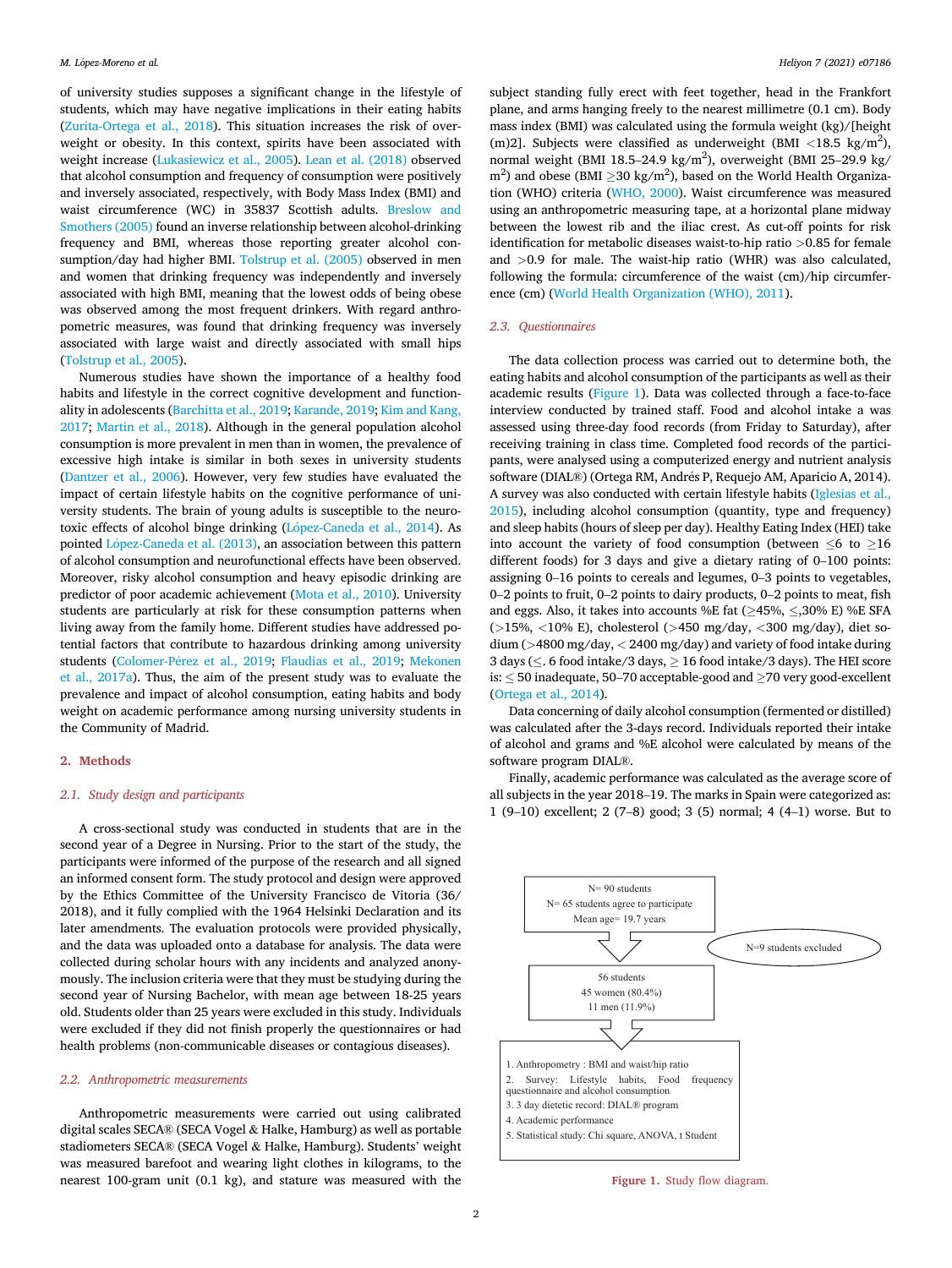simplify, in this study we dichotomized the results into  $1$  ( $>5$ ) student with excellent to normal marks and 2 (<5) students who failed.

## 2.4. Statistical analysis

The statistical analysis was conducted using the IBM Statistical Package for Social Sciences (SPSS) version 22.0 (IBM, Chicago, IL, USA). for Windows [\(Figure 1](#page-1-0)). The continuous variables were expressed as the average and the standard deviation (SD) while categorical variables were expressed as percentages and frequencies. For the comparison of proportions, a Chi-square test with contingency tables was used. A Student's t-test and ANOVA analysis were performed to analyse the relation between quantitative variables and categorical variables with two levels or with more than two categorical variables, respectively.

When the continuous variables were not normally distributed, nonparametric methods were used such as the Mann-Whitney test in the case of two categorical groups or a Kruskal-Wallis analysis when there were more than two groups. Normality was confirmed using a Shapiro-Wilk test. The Spearman correlation coefficient was employed to assess the correlation between variables. The correlation coefficients were interpreted using the following thresholds: trivial  $(r < 0.1)$ , small  $(0.1 < r$  $< 0.3$ ), moderate (0.3  $< r < 0.5$ ), large (0.5  $< r < 0.7$ ), very large (0.7  $< r$ )  $<$  0.9) and extremely perfect (0  $>$  0.9). The statistical significance threshold of  $p < 0.05$  was used.

#### 3. Results

The 90 students present in the class were invited to participate voluntary in the study and were informed of the procedure. Any possible doubts were addressed and the information sheet bout the study and the consent form were handed out. Of these 90 students,65 agreed to participate and 9 students were excluded due to missing data and. Finally, we obtain data of 56 nursing students all Caucasians: 45 women (80.4%) and 11 men (19.6%). The average age of both sexes was 19.7  $\pm$ 1.6 [\(Figure 1](#page-1-0)).

[Table 1](#page-2-0) shows anthropometric and dietary characteristics of the studied population, classified by gender. The analysis of the anthropometric variables showed a mean BMI of  $23 \pm 3.4$  (24.6  $\pm$  4.3 men vs 22.6  $\pm$  3.1 women). In addition, 67.9% of students had a BMI classified as  $\pm$  0.1 Women, m didntion, 0.12% of statements had a 2MP elastined as<br>normal weight (18.6–24.9 kg/m<sup>2</sup>). Some 25% of participants were either overweight (BMI 25–29.9 kg/m<sup>2</sup>) and obese (BMI >30 kg/m<sup>2</sup>), with a higher percentage among men (45.5%) than women (17.7%). Significant differences were also found between gender with body weight (72.1 kg men vs. 62.5 kg women;  $t = 1.96$ ), and gender with waist/hip ratio (0.88 men vs. 0.79 women; Z = -4.156) ( $p < 0.05$ ).

In terms of diet, the average energy intake was  $1918 \pm 725$  kcal/day, with carbohydrates accounting for the highest percentage of calories (39.7  $\pm$  8.5%) compared to fat and protein (34.6  $\pm$  9.8% and 17  $\pm$  4.2%,

respectively). A global evaluation of dietary habits showed that only 28.2% of students had an excellent HEI (36.4% men vs. 26.7% women), while 23.2% had an acceptable HEI (18.2% men vs. 24.4% women). In terms of hours of sleep, 42.9% of the students reported sleeping 7 h per day while 44.7% reported sleeping less than 6 h per day. However, no significant relation was found between hours of sleep and BMI or academic performance ( $p > 0.05$ ).

Regarding alcohol consumption, participants reported an average intake of 12.9  $\pm$  11.7 g/day, representing 6.1  $\pm$  5.9% of their daily calorie intake. Regarding the preferred alcoholic beverages, beer was the most consumed by students (50%), followed by spirits (46.4%) and wine (33.9%). As for the frequency of consumption, the majority of students (83.9%) reported consuming alcohol at least once a week. In addition, 37.5% of the students reported they began consuming alcohol between the age of 16 and 17 years old. Surprisingly, students with a BMI below 18.5 were those having a higher alcohol intake (16.4 g/day), and significant differences were observed in alcohol consumption according to BMI ( $\chi^2 = 10.11$ ,  $\eta^2 = 0.20$ , p < 0.05). Moreover, an increased energy contribution from alcohol was negatively correlated with BMI (Spearmen's  $Rs = -0.33$ ,  $p < 0.05$ ) and this association also remained significant after adjusting for gender, exercise, total energy intake and HEI score ([Table 2\)](#page-3-0).

The examination of the academic performance of the sample population showed that a high proportion of students (53.6%) resulted in failing grades, while only 10.7% resulted in very good or excellent scores. Stratified by gender, the failure rate was higher among women (57.8%) than men (36.4%), although these differences were not statistically significant ( $p > 0.05$ ).

[Figure 2](#page-3-1) shows academic performance according to alcohol consumption by sex. It was observed that students with failing grades had a significant higher rate of alcohol consumption (20.8  $\pm$  12.9 g/day), compared to those with passing grades (11.1  $\pm$  10.4 g/day). This relation was considered statistically significant ( $Z = -2.08$ ,  $\eta^2 = 0.96$ ,  $p < 0.05$ ). Differences were also found in academic performance with regards to rate of energy intake from proteins; passing students showed a significantly higher intake of proteins (Z = -2.22,  $\eta^2$  = 0.72, p < 0.05) ([Figure 3\)](#page-3-2). It was also observed that university students with poorer academic performance also showed a higher BMI. This association, however, was not statistically significant ( $p > 0.05$ ).

### 4. Discussion

The aim of the study was to analyse the relation between dietary habits, alcohol consumption and academic performance of university students in the Community of Madrid. The results showed a relation between the BMI and certain dietary habits, as well as the negative impact of alcohol consumption on academic performance, while the intake of dietary protein among students showed the opposite trend.

<span id="page-2-0"></span>

| Table 1. Anthropometric and dietetic characteristics of the university students in total and by gender. |  |  |  |
|---------------------------------------------------------------------------------------------------------|--|--|--|
|---------------------------------------------------------------------------------------------------------|--|--|--|

|                      | Women $(n = 45)$<br>Average (SD) | Men $(n = 11)$<br>Average (SD) | Total ( $n = 56$ )<br>Average (SD) |
|----------------------|----------------------------------|--------------------------------|------------------------------------|
| Age                  | 20(2)                            | 20(1)                          | 20(2)                              |
| Weight (kg)          | 63(11)                           | 72(12)                         | 64(11)                             |
| BMI $(kg/m2)$        | 22.6(3.1)                        | 24.6(4.3)                      | 23(3.4)                            |
| WHR ratio            | 0.8(0.1)                         | 0.9(0.1)                       | 0.8(0.1)                           |
| Dietetic description |                                  |                                |                                    |
| Energy intake (kcal) | 1876 (711)                       | 2088 (794)                     | 1918 (725)                         |
| Proteins (%)         | 17.1                             | 16.7                           | 17                                 |
| Fat $(\%)$           | 34.8                             | 34.1                           | 34.6                               |
| CH (%)               | 38.7                             | 44.1                           | 39.7                               |
| Alcohol (%)          | 6.7                              | 3.8                            | 6.1                                |
| <b>HEI</b> score     | 55.4                             | 58.5                           | 56                                 |
|                      |                                  |                                |                                    |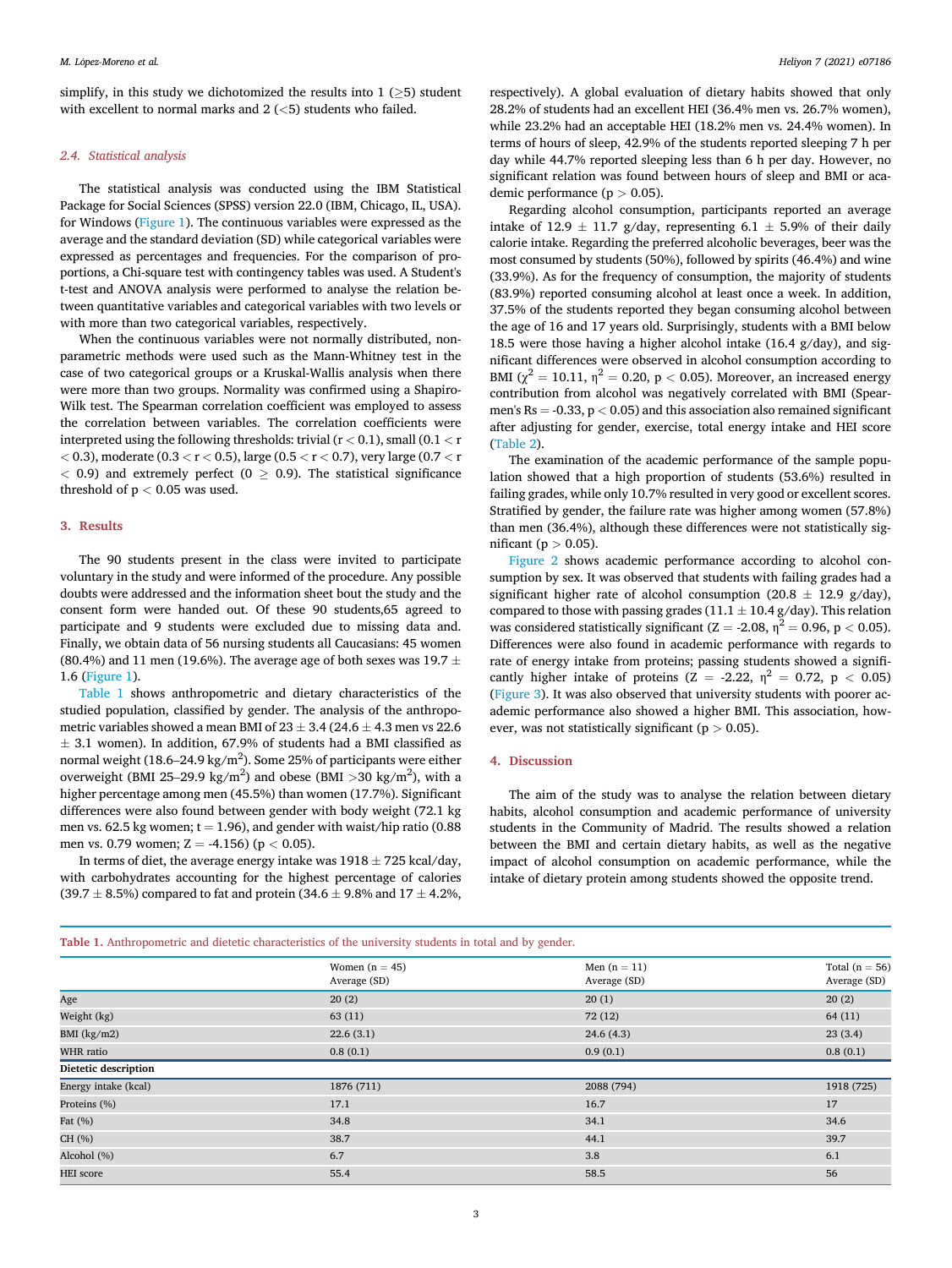<span id="page-3-0"></span>Table 2. Correlation analysis between energy intake from alcohol with anthropometric characteristics.

| Variable      | EIA      |         |          | EIA adjusted |  |  |  |
|---------------|----------|---------|----------|--------------|--|--|--|
|               | Rs       | p-Value | Rs       | p-Value      |  |  |  |
| Age           | $-0.260$ | 0.046   | $-0.268$ | 0.044        |  |  |  |
| Weight (kg)   | $-0.029$ | 0.830   | 0.073    | 0.607        |  |  |  |
| BMI $(kg/m2)$ | $-0.378$ | 0.040   | $-0.303$ | 0.029        |  |  |  |
| WHR ratio     | $-0.313$ | 0.019   | $-0.249$ | 0.075        |  |  |  |

EIA, energy intake from alcohol; BMI, body mass index; WHR, Waist/Hip Ratio. HEI, Healthy eating index.

Note: Data presented as Spearman correlation coefficient. Statistical adjustment for gender, exercise, total energy intake and HEI score. Bold indicates statistical significance  $(n < 0.05)$ .

<span id="page-3-1"></span>

Figure 2. Academic performance according to alcohol intake by gender. Note: P values are based on group comparison using Mann-Whitney test.

<span id="page-3-2"></span>

Figure 3. Academic performance according to percentage of energy intake from proteins by gender. Note: P values are based on group comparison using Mann-Whitney test.

In the present study, the mean dietary intake of total fat was higher than World Health Organization (WHO) healthy diet recommendation (not exceed 30% of total energy intake) [\(World Health Organization](#page-5-24) [\(WHO\), 2020\)](#page-5-24). In addition, a high proportion of students had a low-quality diet according to the HEI. This score have been associated with a lower risk of all-cause mortality, cancer, cardiovascular disease, diabetes and neurodegenerative disease [\(Schwingshackl et al., 2018\)](#page-5-25). Similarly, almost half of the population studied did not meet the recommended sleep duration of at least 8 h of sleep per day ([Chaput et al.,](#page-5-26) [2018\)](#page-5-26). This is especially relevant if we take into consideration that sleep

disruption at different levels. A short duration of sleep affects the function of the hypothalamic-pituitary-adrenal axis causing an alteration in the regulation of hormones involved in appetite and energy expenditure ([Lin et al., 2020](#page-5-27)). However, no association between sleep and body weight was observed in this study. These results are similar to those observed in a recent study of students in Morocco, which also found no significant differences between sleep duration and body weight ([Benaich](#page-4-2) [et al., 2020](#page-4-2)).

Considering that there is no alcohol consumption without risk to health, the findings in this university population are alarming [\(Amiri and](#page-4-3) [Behnezhad, 2020](#page-4-3); [Bagnardi et al., 2015;](#page-4-4) [Gal](#page-5-28)án Labaca et al., 2020). On the other hand, there are few studies on substance misuse among nursing students in Spain. That is important because most nursing students will work as nurses or healthcare providers and this misuse could relapse in their patients. According to the ANIBES study of consumption habits, alcohol accounts for an average of 2.7% of the energy intake of the Spanish population. This is far below the data found in the university student population (6.1%). Additionally, it was found that the calories intake through alcoholic drinks were higher among women than men, in contrast to the findings of the ANIBES study ([Nissensohn et al., 2016\)](#page-5-29). However, our results are similar to those found in other university populations ([El Ansari et al., 2013](#page-5-30); [Vorster et al., 2019](#page-5-31)). Some prior studies have suggested that in countries where drinking alcohol is considered is embedded in our current culture, university students show higher levels of alcohol consumption than non-student population (O'[malley and](#page-5-32) [Johnston, 2002\)](#page-5-32).

Among adolescents, the characteristic habit of alcohol consumption is known as "binge drinking". Previous studies have observed that 47.6% of Spanish university students had this massive intake of alcohol over a short period of time ([Salas-Gomez et al., 2016](#page-5-5)). EDADES study found a prevalence of "binge drinking" among 30% of men and 16–20% in women among Spanish people from 20-29 years old ([Observatorio](#page-5-33) Español de la Droga y las Toxicomanías, 2017). Other study of university students in Great Britain found that 21% showed possible signs of alcohol addiction according to the Alcohol Use Disorders Identification Test (AUDIT) [\(Heather et al., 2011\)](#page-5-34). Although the parameters of this study do not included "binge drinking" specifically, we may pondered over this alcohol consumption is unfortunately prevalent among our sample population considering the high volumes of alcohol consumed. Furthermore, a significant relation was observed between alcohol consumption and academic performance [\(Figure 2\)](#page-3-1). These findings are in line with the results of previous studies associating alcohol consumption with academic difficulties and less hours of study ([Mekonen et al.,](#page-5-1) [2017b\)](#page-5-1)([El Ansari et al., 2013](#page-5-30)). This may be related to various social, psychological, economic and physiological aspects of the students. Alcohol consumption has also been associated with mental health problems, absenteeism, less motivation and academic integration ([Iranpour and Nakhaee, 2019\)](#page-5-35). However, research into the neuro-physiological impact of alcohol consumption have yielded disparate results. A study by [Herrero-Montes et al. \(2019\)](#page-5-36) found no significant relation between cognitive performance and alcohol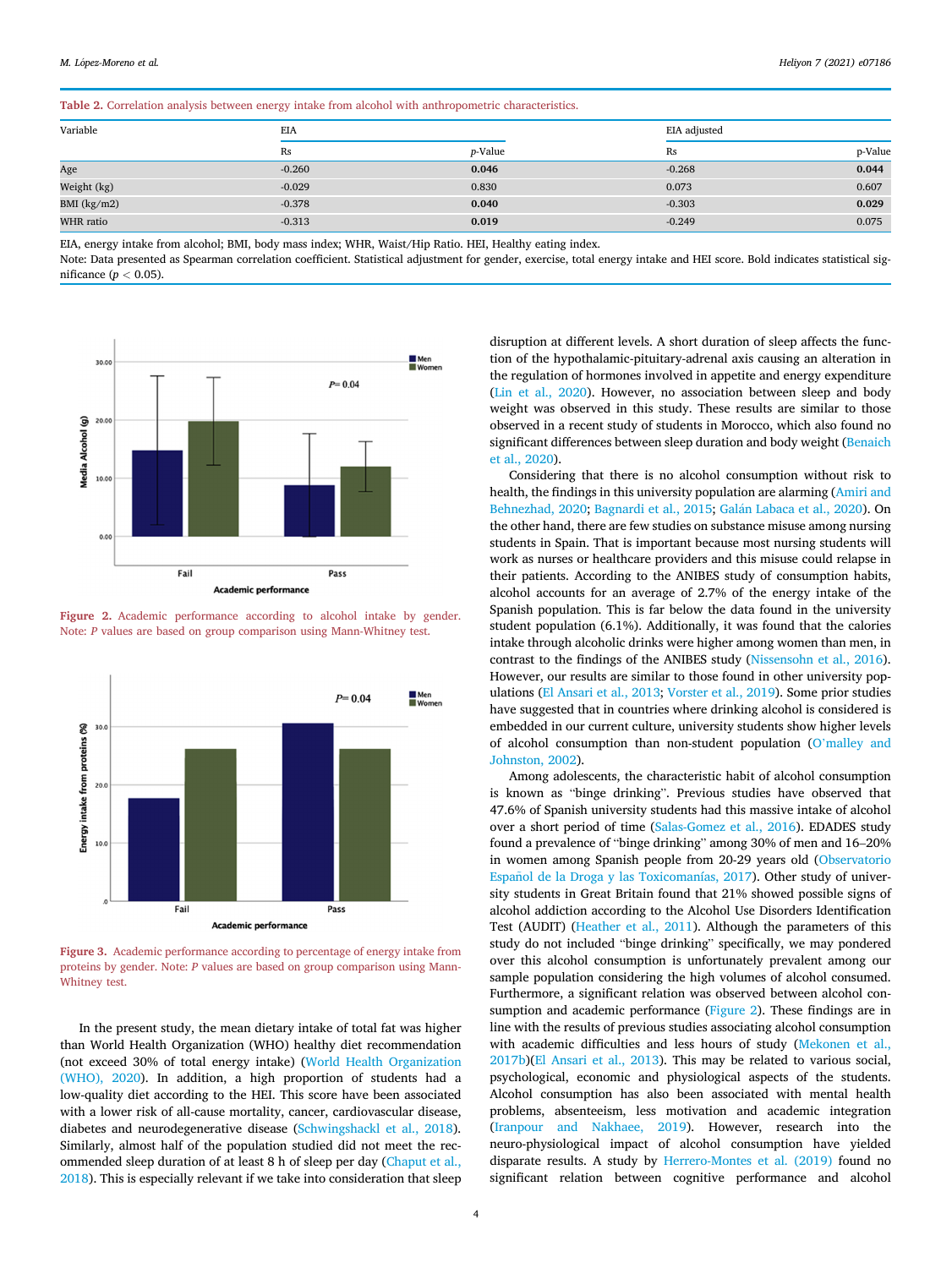consumption among university students. Similar results have been observed by [El Ansari and Salam \(2020\)](#page-5-37) in Finland. However, in this study academic performance was evaluated through the student's own subjective perception. On the other hand, various studies have found a significant relation between alcohol consumption and memory loss ([Carbia et al., 2017\)](#page-5-38) [\(Salas-Gomez et al., 2016\)](#page-5-5), anxiety and depression ([Moure-Rodríguez et al., 2016\)](#page-5-39). This disparity in research results is primarily due to different criteria used to evaluate alcohol consumption and academic performance.

This study also found higher protein intake to be related to greater academic performance [\(Figure 3\)](#page-3-2). The Mediterranean diet provides an optimum intake of proteins and appears to be the ideal diet to be encouraged among university students as it is associated with improved academic performance [\(Esteban-Cornejo et al., 2016](#page-5-40); [Gianfredi et al.,](#page-5-41) [2018;](#page-5-41) [Zurita-Ortega et al., 2018](#page-5-6)). Other studies have also found a relation between academic performance and healthy lifestyle habits [\(Hayek et al.,](#page-5-42) [2020;](#page-5-42) [Masoomi et al., 2020;](#page-5-43) [Matthews et al., 2019\)](#page-5-44). [Adelantado-Renau](#page-4-5) [et al. \(2019\)](#page-4-5) observed a positive correlation between adherence to the Mediterranean diet and academic performance among adolescents, mediated for quality of sleep. Additionally, a recent study found that higher levels of anxiety about exams and academic stress in general is related to poor adherence to the Mediterranean diet among university students ([Trigueros et al., 2020](#page-5-45)). Furthermore, the present study also found a relation between the BMI and academic performance, although this association was not statistically significant and may be due to the limited size of the study sample. A recent study found a statistically significant correlation between BMI and academic performance ( $\beta = 0.41$ for boys and  $\beta = 0.46$  for girls, p < 0.001) ([Ma et al., 2020\)](#page-5-46). The impact of a high BMI on academic performance has previously been described by various authors who have associated a diet based on hyper-palatable foods (high in sugar and fat) with insulin resistance, oxidative stress and the low grade inflammation, which can ultimately have a deleterious effect on cognitive functions ([Freeman et al., 2014;](#page-5-47) [Kim and Kang, 2017\)](#page-5-11). Additionally, it has been demonstrated that a high intake of highly processed foods at an early age may predict poor academic performance in later years [\(Anderson and Good, 2017](#page-4-6); [Purtell and Gershoff, 2015\)](#page-5-48).

Additionally, some authors suggest that academic performance of adolescents may be influenced by eating disorders [\(Adelantado-Renau](#page-4-7) [et al., 2018;](#page-4-7) [Weider et al., 2014](#page-5-49)). Thus, this situation may be aggravated during their university studies, a period characterized by irregular eating habits, increased stress and insufficient sleep, as it was found in our study. The InSOMNIA study conducted on university students found a statistically significant correlation between different sleep disorders and the BMI [\(Gianfredi et al., 2018](#page-5-41)). Sleep deprivation, a characteristic of this population, can lead to alterations in the circadian rhythm of certain orexigenic and anorexigenic hormones which may induce hyperphagia leading to obesity [\(San-Cristobal et al., 2020\)](#page-5-50).

The results of this study reveal an association between academic performance and dietary habits, especially with regards to habitual alcohol consumption among university students. However, certain limitations of this study have been identified, including the design of the study itself. As a cross-sectional study, the capacity to establish causal relationships is limited. This is a preliminary study based on a limited sample of only 56 university students, which conditions its external validity. The results should be confirmed by studies using a larger sample, over time. In our sample population, a large part of the participants were women (80.4%) and, thus, it is difficult to extrapolate the results to the male university population. Furthermore, it is highly probable that variables such as alcohol intake should be underreported, given that the survey was not anonymous with students being interviewed directly by the researcher and the questionnaires were provided only once.

In conclusion, we can emphasise the importance of promoting healthy lifestyle habits among university students and to begin this education from an early age, particularly with regards to the responsible alcohol consumption. Prevention strategies should be targeted from early childhood to university age and should be accompanied by strategies for

the early detection of those at risk. Universities might pay attention to their alcohol policies with programs that could involve motivation to change alcohol misuse. Specific intervention health programs should be preventive to help into negative consequences of heavy episodes of drinking and hazardous alcohol use among higher education students.

Therefore, longitudinal studies are necessary to observe the evolution of these cognitive deficits and evaluate their consequences in the future, due to the permissiveness that some societies show regarding young alcohol consumption.

## Declarations

#### Author contribution statement

López-Moreno Miguel, Garcés-Rimón Marta, Miguel Marta, Iglesias-López María Teresa: Conceived and designed the experiments; Performed the experiments; Analyzed and interpreted the data; Contributed reagents, materials, analysis tools or data; Wrote the paper.

## Funding statement

This research did not receive any specific grant from funding agencies in the public, commercial, or not-for-profit sectors.

#### Data availability statement

Data will be made available on request.

## Declaration of interests statement

The authors declare no conflict of interest.

#### Additional information

No additional information is available for this paper.

#### Acknowledgements

The researchers would like to thank the participants for their collaboration in the study as well as the technical staff who measured the anthropometric parameters. This research was supported by Universidad Francisco de Vitoria.

#### <span id="page-4-5"></span>References

- <span id="page-4-7"></span>[Adelantado-Renau, M., Beltran-Valls, M.R., Esteban-Cornejo, I., Martínez-Vizcaíno, V.,](http://refhub.elsevier.com/S2405-8440(21)01289-5/sref1) [Santaliestra-Pasías, A.M., Moliner-Urdiales, D., 2019. The in](http://refhub.elsevier.com/S2405-8440(21)01289-5/sref1)fluence of adherence to [the Mediterranean diet on academic performance is mediated by sleep quality in](http://refhub.elsevier.com/S2405-8440(21)01289-5/sref1) [adolescents. Acta Paediatr. 108 \(2\), 339](http://refhub.elsevier.com/S2405-8440(21)01289-5/sref1)–[346](http://refhub.elsevier.com/S2405-8440(21)01289-5/sref1).
- <span id="page-4-3"></span>[Adelantado-Renau, M., Beltran-Valls, M.R., Toledo-Bonif](http://refhub.elsevier.com/S2405-8440(21)01289-5/sref2)ás, M., Bou-Sospedra, C. [Pastor, M.C., Moliner-Urdiales, D., 2018. The risk of eating disorders and academic](http://refhub.elsevier.com/S2405-8440(21)01289-5/sref2)
- <span id="page-4-6"></span>[performance in adolescents: DADOS study. Nutr. Hosp. 35 \(5\), 1201](http://refhub.elsevier.com/S2405-8440(21)01289-5/sref2). [Amiri, S., Behnezhad, S., 2020. Alcohol use and risk of suicide: a systematic review and](http://refhub.elsevier.com/S2405-8440(21)01289-5/sref3)
- <span id="page-4-4"></span>[Meta-analysis. J. Addict. Dis. 38 \(2\), 200](http://refhub.elsevier.com/S2405-8440(21)01289-5/sref3)–[213.](http://refhub.elsevier.com/S2405-8440(21)01289-5/sref3) [Anderson, A.S., Good, D.J., 2017. Increased body weight affects academic performance in](http://refhub.elsevier.com/S2405-8440(21)01289-5/sref4) [university students. Prev. Med. Rep. 5, 220](http://refhub.elsevier.com/S2405-8440(21)01289-5/sref4)–[223.](http://refhub.elsevier.com/S2405-8440(21)01289-5/sref4)
- <span id="page-4-1"></span>[Bagnardi, V., Rota, M., Botteri, E., Tramacere, I., Islami, F., Fedirko, V., La Vecchia, C.,](http://refhub.elsevier.com/S2405-8440(21)01289-5/sref5) [2015. Alcohol consumption and site-speci](http://refhub.elsevier.com/S2405-8440(21)01289-5/sref5)fic cancer risk: a comprehensive dose[response meta-analysis. Br. J. Canc. 112 \(3\), 580](http://refhub.elsevier.com/S2405-8440(21)01289-5/sref5)–[593](http://refhub.elsevier.com/S2405-8440(21)01289-5/sref5).
- <span id="page-4-2"></span>[Barchitta, M., Maugeri, A., Agrifoglio, O., Favara, G., La Mastra, C., La Rosa, M.C.,](http://refhub.elsevier.com/S2405-8440(21)01289-5/sref6) [Agodi, A., 2019. Dietary patterns and school performance: evidence from a sample of](http://refhub.elsevier.com/S2405-8440(21)01289-5/sref6) [adolescents in Sicily, Italy. Annali Di Igiene: Medicina Preventiva e Di Comunita 31](http://refhub.elsevier.com/S2405-8440(21)01289-5/sref6) [\(2 Supple 1\), 72](http://refhub.elsevier.com/S2405-8440(21)01289-5/sref6)–[80](http://refhub.elsevier.com/S2405-8440(21)01289-5/sref6).
- <span id="page-4-0"></span>[Benaich, S., Mehdad, S., Andaloussi, Z., Boutayeb, S., Alamy, M., Aguenaou, H.,](http://refhub.elsevier.com/S2405-8440(21)01289-5/sref7) [Taghzouti, K., 2020. Weight status, dietary habits, physical activity, screen time and](http://refhub.elsevier.com/S2405-8440(21)01289-5/sref7) [sleep duration among university students. Nutr. Health \(Bicester\),](http://refhub.elsevier.com/S2405-8440(21)01289-5/sref7) [0260106020960863.](http://refhub.elsevier.com/S2405-8440(21)01289-5/sref7)
- [Breslow, R.A., Smothers, B.A., 2005. Drinking patterns and body mass index in never](http://refhub.elsevier.com/S2405-8440(21)01289-5/sref8) [smokers: National Health Interview Survey, 1997-2001. Am. J. Epidemiol. 161 \(4\),](http://refhub.elsevier.com/S2405-8440(21)01289-5/sref8) [368](http://refhub.elsevier.com/S2405-8440(21)01289-5/sref8)–[376](http://refhub.elsevier.com/S2405-8440(21)01289-5/sref8).